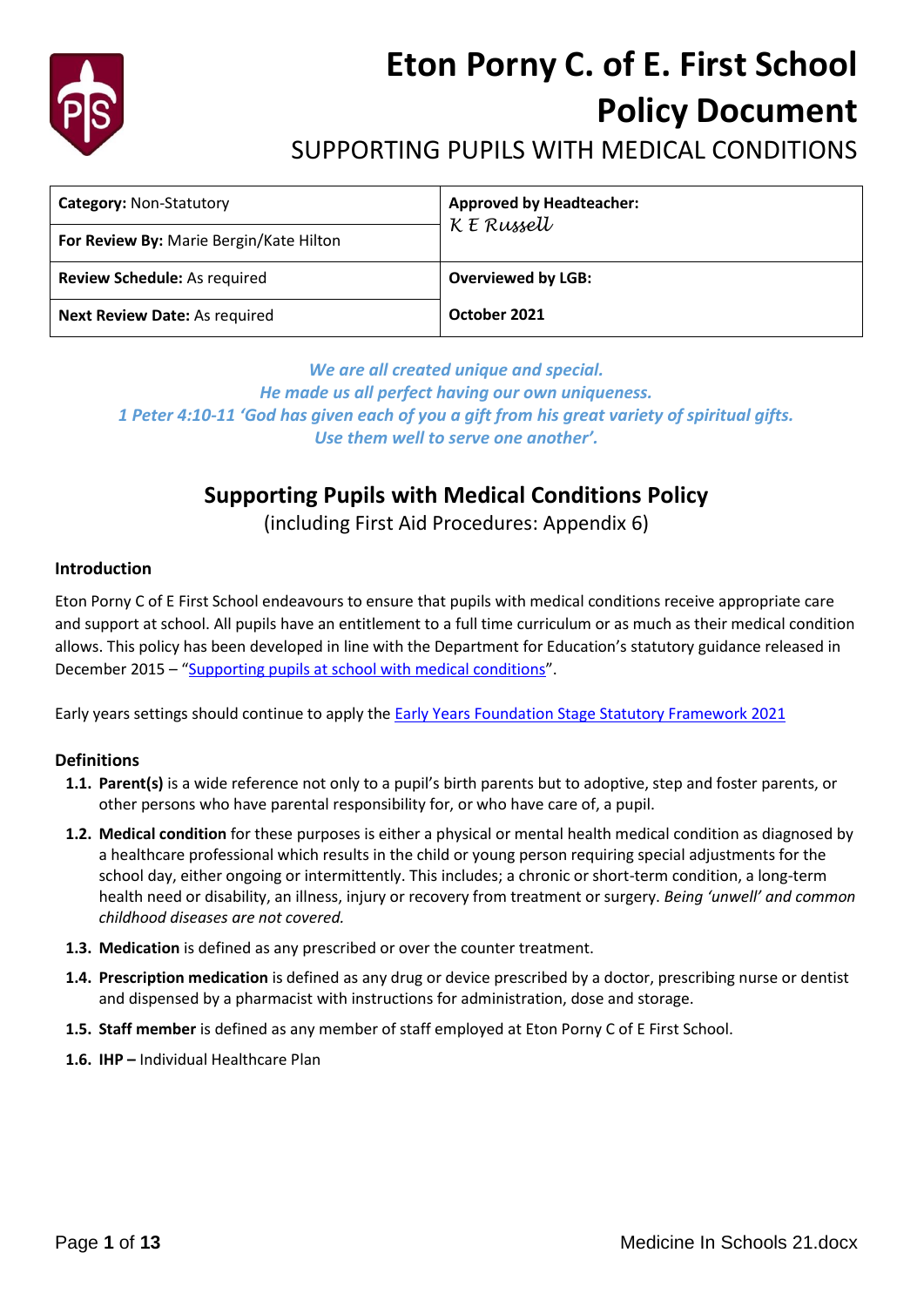## **2. Key Roles and Responsibilities**

# **2.1. The Local Authority (LA) is responsible for:**

- 2.1.1.Promoting cooperation between relevant partners and stakeholders regarding supporting pupils with medical conditions.
- 2.1.2.Providing support, advice and guidance to schools and their staff.
- 2.1.3.Making alternative arrangements for the education of pupils who need to be out of school for fifteen days or more due to a medical condition.

# **2.2. The Local Governing Body is responsible for:**

- 2.2.1. The overall implementation of the Supporting Pupils with Medical Conditions Policy and procedures of Eton Porny C of E First School.
- 2.2.2. Ensuring that the 'Supporting Pupils with Medical Conditions Policy', as written, does not discriminate on any grounds including, but not limited to: ethnicity/national origin, culture, religion, gender, disability or sexual orientation.
- 2.2.3. Handling complaints regarding this policy as outlined in the school's Complaints Policy.
- 2.2.4. Ensuring that all pupils with medical conditions are able to participate fully in all aspects of school life as far as medical conditions allow.
- 2.2.5. Ensuring that sufficient staff have received suitable training and are competent before they take on the responsibility to support pupils with medical conditions.
- 2.2.6. Guaranteeing that information and teaching support materials regarding supporting pupils with medical conditions are available to members of staff with responsibilities under this policy.
- 2.2.7. Ensuring that written records of any and all medicines administered to individual pupils and across the school population are kept and are accurate.
- 2.2.8. Ensuring the level of insurance in place reflects the level of risk.
- 2.2.9. Ensuring that the schools' policy clearly identifies the roles and responsibilities of the staff involved in the arrangements to support pupils at school with medical conditions.

# **2.3. The Headteacher is responsible for:**

- 2.3.1. Making staff aware of this policy and facilitating the day-to-day implementation and management of the Supporting Pupils with Medical Conditions Policy.
- 2.3.2. Ensuring a sufficient number of trained members of staff are available to implement the policy and deliver Individual Health Care Plans in normal, contingency and emergency situations.
- 2.3.3. Ensuring the correct level of insurance is in place for teachers who support pupils in line with this policy.

# **2.4. The Office Manager is responsible for:**

- 2.4.1. The day-to-day implementation and management of the Supporting Pupils with Medical Conditions Policy and procedures of Eton Porny C of E First School.
- 2.4.2. Liaising with healthcare professionals regarding the medical conditions of pupils and staff training.
- 2.4.3. Identifying staff who need to be aware of a child's medical condition and sharing information accordingly.
- 2.4.4. Developing Individual Healthcare Plans in consultation with medical professionals and parents in anticipation of a child with a medical condition starting school, and participating in reviews of these plans as required.
- 2.4.5. Liaising locally with lead clinicians on appropriate support. Assisting the SENDCO/Welfare Officer in identifying training needs and providers of training.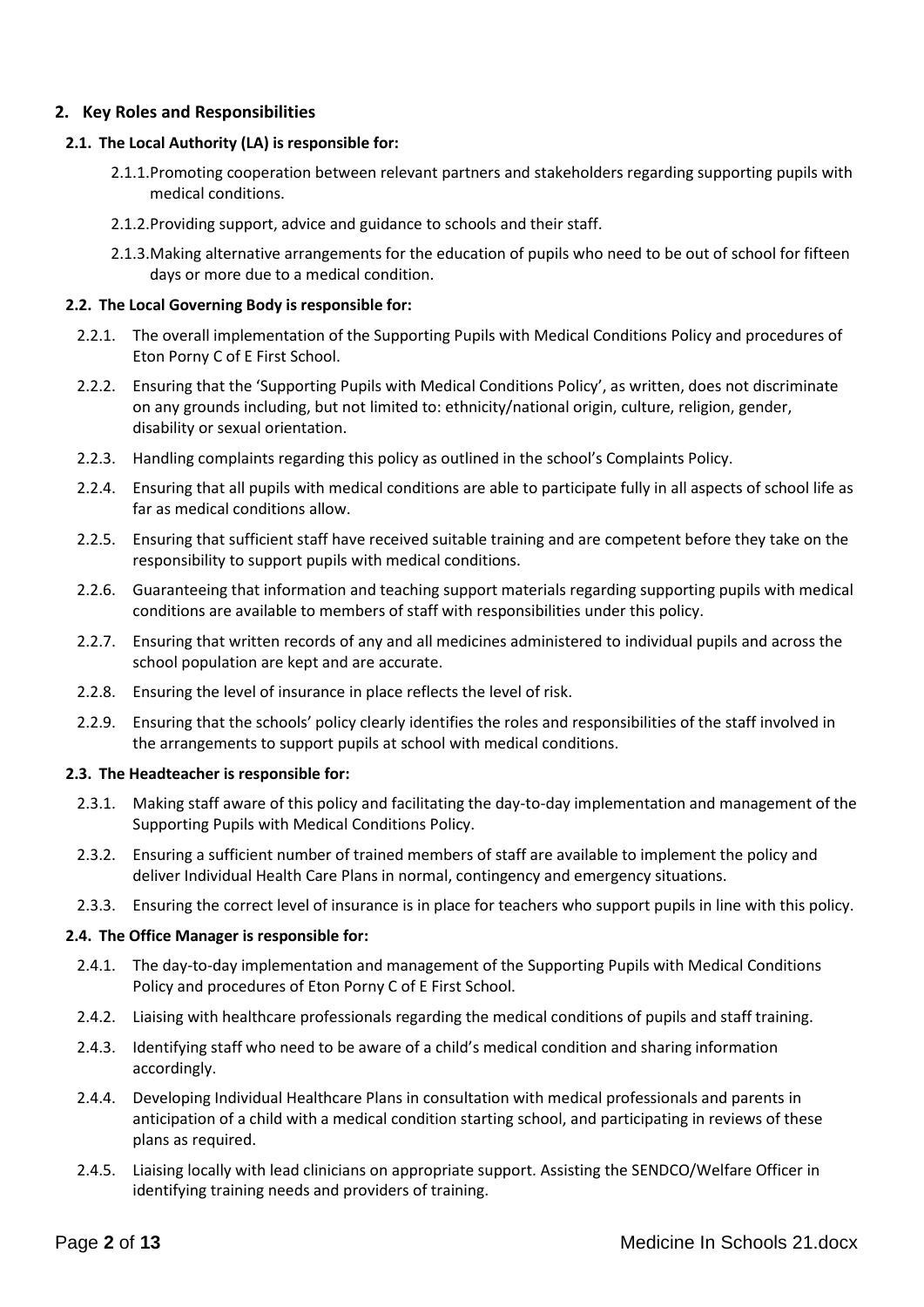#### **2.5. Staff members are responsible for:**

- 2.5.1. Taking appropriate steps to support children with medical conditions and familiarising themselves with procedures which detail how to respond when they become aware that a pupil with a medical condition needs help.
- 2.5.2. Knowing where controlled drugs are stored and where the key is held.
- 2.5.3. Administering medication, if they have agreed to undertake that responsibility.
- 2.5.4. Taking account of the needs of pupils with medical conditions in lessons.
- 2.5.5. Undertaking training to achieve the necessary competency for supporting pupils with medical conditions, with particular specialist training if they have agreed to undertake a medication responsibility.

#### **2.6. Parents and carers are responsible for:**

- 2.6.1. Keeping the school informed about any new medical condition or changes to their child/children's health.
- 2.6.2. Where necessary, participating in the development and regular reviews of their child's IHP.
- 2.6.3. Completing a parental consent form to administer medicine or treatment before bringing medication into school.
- 2.6.4. Providing the school with the medication their child requires and keeping it up to date including collecting leftover medicine.
- 2.6.5. Ensuring that they or another nominated adult is contactable at all times.

#### **2.7. The role of the pupil:**

- 2.7.1. Pupils will be encouraged to provide information on how their medical condition affects them and, where appropriate, contribute to their IHPs
- 2.7.2. If pupils refuse to take medication or to carry out a necessary procedure, parents will be informed so that alternative options can be explored.
- 2.7.3. Where appropriate, pupils will be encouraged to take their own medication under the supervision of a member of staff. If this is not appropriate then relevant staff should help to administer medicines and manage procedures.

## **3. Training of staff**

- **3.1.** Teachers and support staff will receive training on the Supporting Pupils with Medical Conditions Policy as part of their new starter induction.
- **3.2.** Teachers and support staff will receive regular and ongoing training as part of their development.
- **3.3.** Teachers and support staff who undertake responsibilities under this policy will receive appropriate training.
- **3.4.** No staff member may administer prescription medicines or undertake any healthcare procedures without undergoing training specific to the responsibility, including administering.
- **3.5.** No staff member may administer drugs by injection unless they have received training in this responsibility.
- **3.6.** Staff must have access to protective disposable gloves and take care when dealing with spillage of blood or other body fluids and disposing of dressings or equipment.
- **3.7.** The HR Officer/Office Manager will keep a record of training undertaken and a list of teachers qualified to undertake responsibilities under this policy.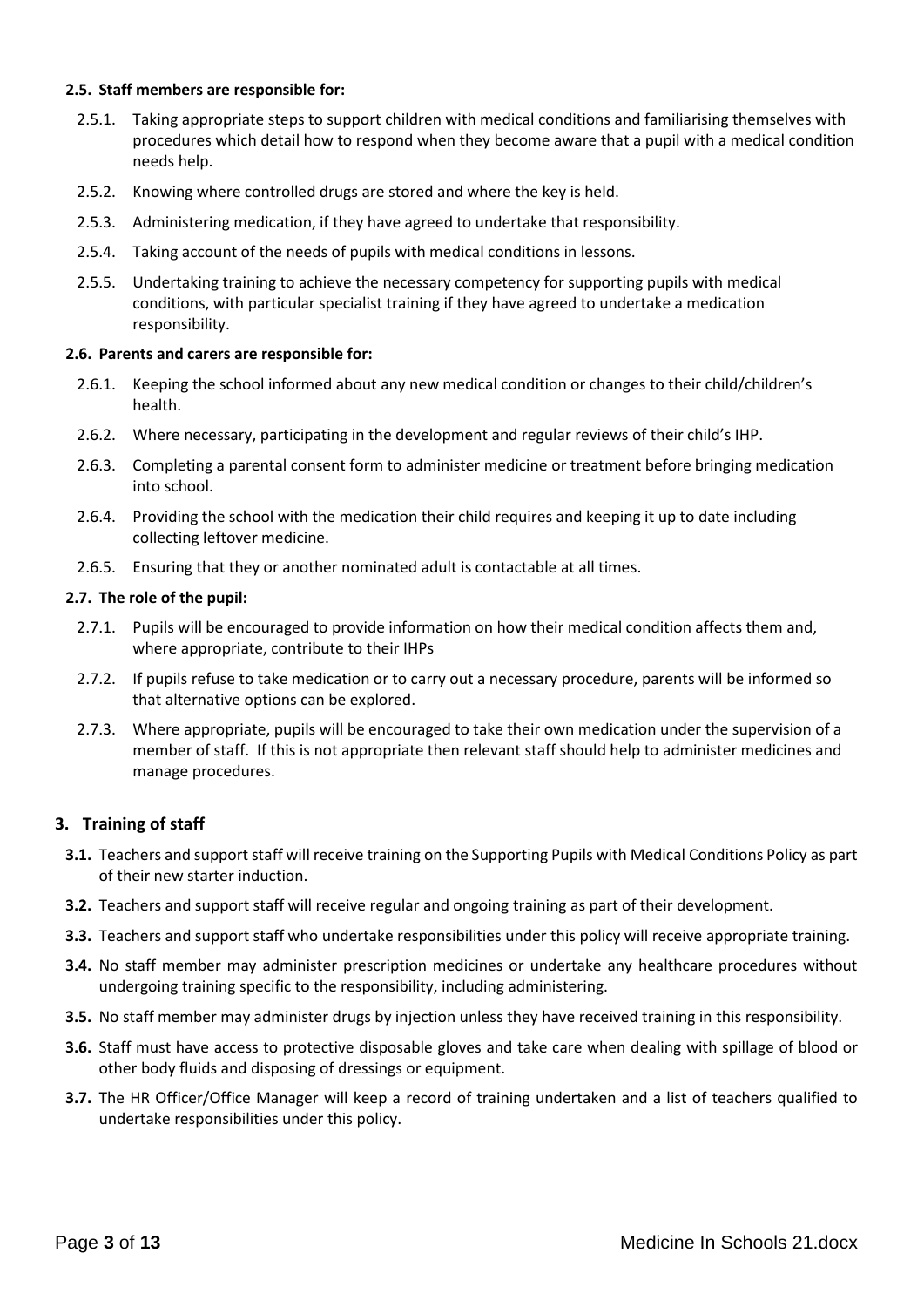## **4. Individual Healthcare Plans (IHP)**

- **4.1.** Where necessary an Individual Healthcare Plan (IHP) will be developed in collaboration with health care professionals, the pupil, parents/carers and SENDCO.
- **4.2.** The IHP will capture the key information and actions that are required to support the child effectively. The level of detail within the plan will depend on the complexity of the child's condition and the degree of support needed.
- **4.3.** The aim of each IHCP is to capture the steps which a school should take to help the child manage their condition and overcome any potential barriers which may affect their progress in school.
- **4.4.** IHPs will be reviewed at least annually or when a child's medical circumstances change, whichever is sooner.
- **4.5.** IHCPs will be easily accessible whilst preserving confidentiality.
- **4.6.** Where a pupil has an Education, Health and Care plan or special needs statement, the IHP will be linked to it or become part of it.
- **4.7.** Where a child is returning to school following a period of hospital education or alternative provision (including home tuition), we will work with the LA and education provider to ensure that the IHP identifies the support the child will need to reintegrate effectively.

#### **5. Managing Medicines**

- **5.1.** Schools admissions forms request information on pre-existing medical conditions.
- **5.2.** A medical conditions list is held, updated and reviewed regularly by the Office Manager. Each class teacher has an overview of the list for the pupils in their care, within easy access.
- **5.3.** Prior to staff members administering any medication, the parents/carers of the child must complete and sign a parental consent to administration of medicine form.
- **5.4.** No child will be given any prescription or non-prescription medicines without written parental consent except in exceptional circumstances.
- **5.5.** Medicines MUST be in date, labelled, and provided in the original container (except in the case of insulin which may come in a pen or pump) with dosage instructions. Medicines which do not meet these criteria will not be administered.
- **5.6.** All medications will be stored in an accessible cupboard in the school office. Any medicine classed as a controlled drug will be stored as per their individual security requirements.
- **5.7.** Any medications left over at the end of the course will be returned to the child's parents.
- **5.8.** Written records will be kept of any medication administered to children.
- **5.9.** Pupils will never be prevented from accessing their medication.
- **5.10.** No pupil will be given medication containing aspirin without a doctor's prescription or Ibuprofen without parental permission.
- **5.11.** Spare salbutamol inhaler kits are kept by the school for use only in an emergency.
- **5.12.** Eton Porny CofE First School cannot be held responsible for side effects that occur when medication is taken correctly.
- **5.13.** Employees may need to bring their own medicine into school. They have a clear personal responsibility to ensure their medicines are not accessible to children.
- **5.14.** Any error in administering medication must be reported immediately to the Headteacher and an Incident Report Form completed.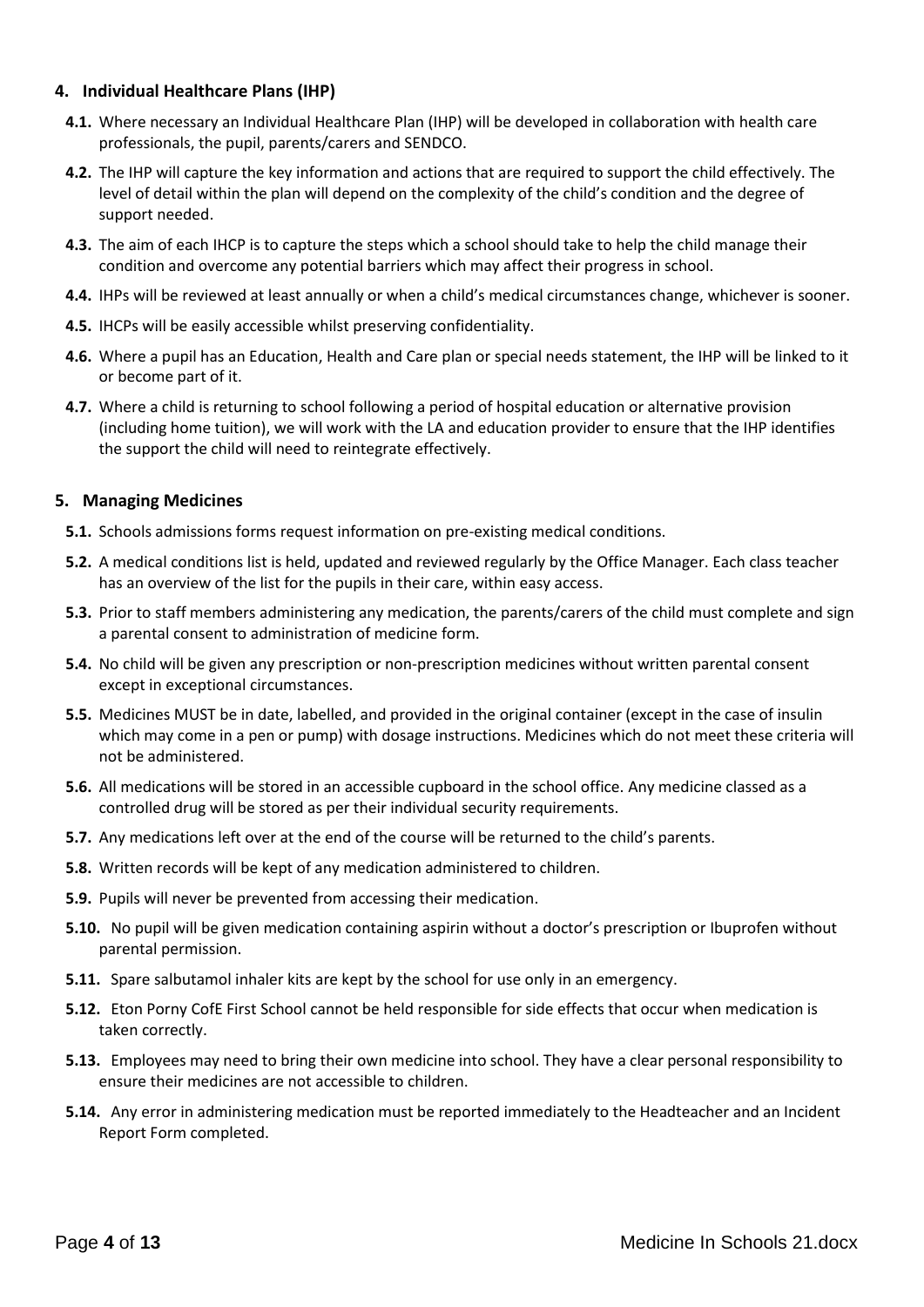## **6. Day trips, residential visits and sporting activities**

- **6.1.** Pupils with medical conditions will be actively supported to participate in school trips, visits and sporting activities.
- **6.2.** Teachers should ensure that they are aware of pupil's medical conditions but encourage pupil to participate according to their abilities and with any reasonable adjustments.
- **6.3.** A risk assessment will be completed for all trips. This may require consultation with parents and relevant healthcare professionals. Pupil medication will be taken on all trips off site and held by a member of staff.
- **6.4.** Some pupils may need to take precautionary measures before or during exercise, and/or need to be allowed immediate access to their medication if necessary. Teachers supervising sporting activities should be aware of relevant medical conditions and emergency procedures.

#### **7. Emergency Procedures**

- **7.1.** Medical emergencies will be dealt with under the school's emergency procedures which will be communicated to all relevant staff.
- **7.2.** Pupils will be informed in general terms of what to do in an emergency such as telling a teacher.
- **7.3.** In an emergency the best possible action is to call an ambulance. Staff should be trained to use the telephone and know how to call the emergency services.
- **7.4.** Should a pupil need to be taken to hospital, a member of staff will accompany the pupil and will remain with them until their parents arrive.

#### **8. Avoiding unacceptable practice**

The following behaviour is unacceptable in Eton Porny C of E First School:

- Preventing children from easily accessing their inhalers and medication and administering their medication when and where necessary.
- Assuming that pupils with the same condition require the same treatment.
- Ignoring the views of the pupil and/or their parents or ignoring medical evidence or opinion.
- Sending pupils home frequently or preventing them from taking part in activities at school
- Penalising pupils with medical conditions for their attendance record where the absences relate to their condition, for example hospital appointments.
- Making parents feel obliged or forcing parents to attend school to administer medication or provide medical support, including toilet issues.
- Creating barriers to children participating in school life, including school trips.
- Refusing to allow pupils to eat, drink or use the toilet when they need to in order to manage their condition.

#### **9. Insurance**

- **9.1.** Teachers who undertake responsibilities within this policy are covered by the school's insurance provided by Marsh Educational Practice and underwritten by Ecclesiastical and RSA insurers. The insurance provides professional indemnity for Staff, Directors and Officers.
- **9.2.** Full written insurance policy documents are available to be viewed by members of staff who are providing support to pupils with medical conditions. Those who wish to see the documents should contact the Office Manager.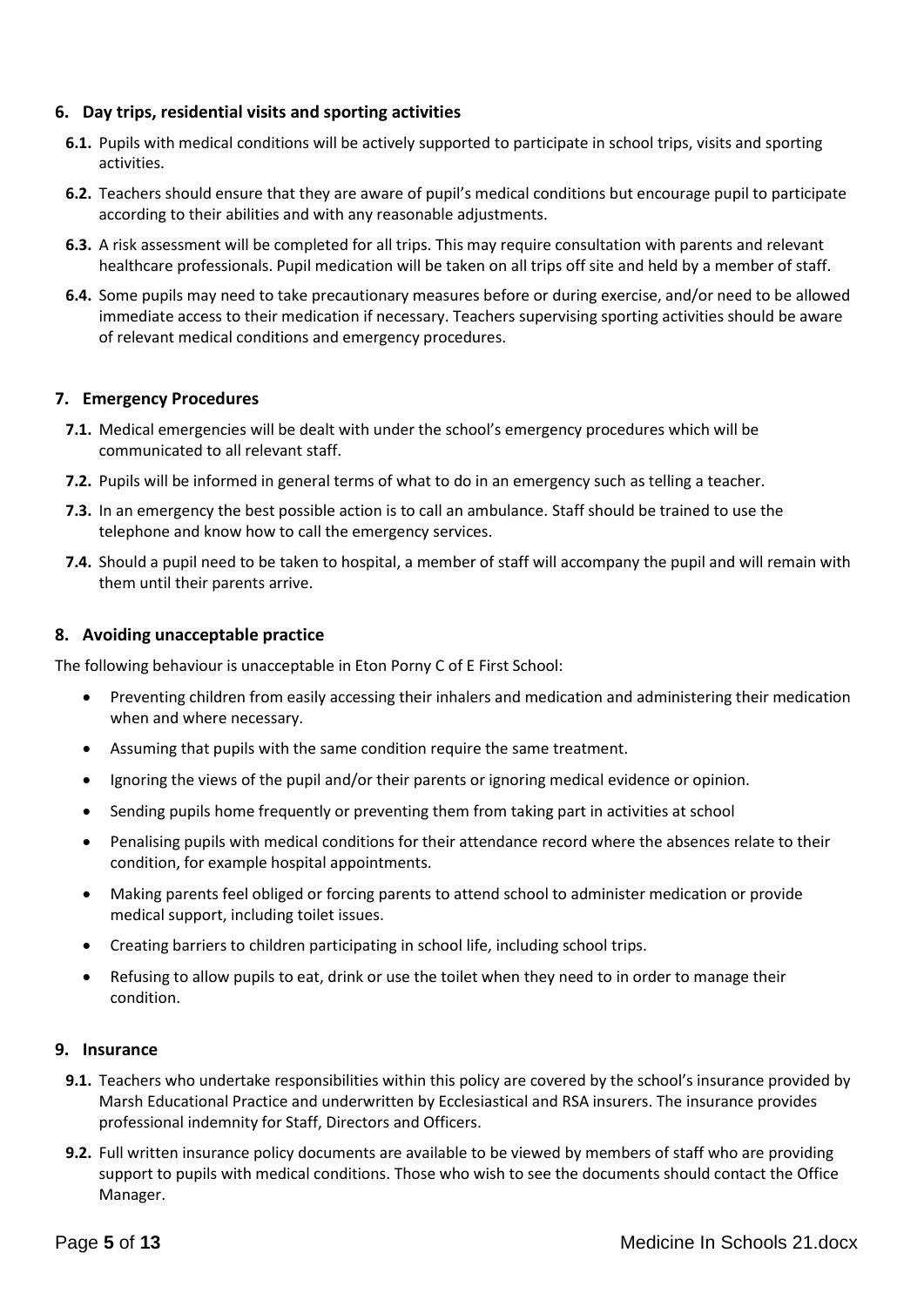## **Complaints**

- **9.3.** All complaints should be raised with the school in the first instance.
- **9.4.** The details of how to make a formal complaint can be found in the School Complaints Policy.

## **10. Links to other policies:**

This policy links to the following policies: Children with Health Needs who Cannot Attend School Child Protection and Safeguarding Complaints Equality Policy Health and safety

Special educational needs information report and policy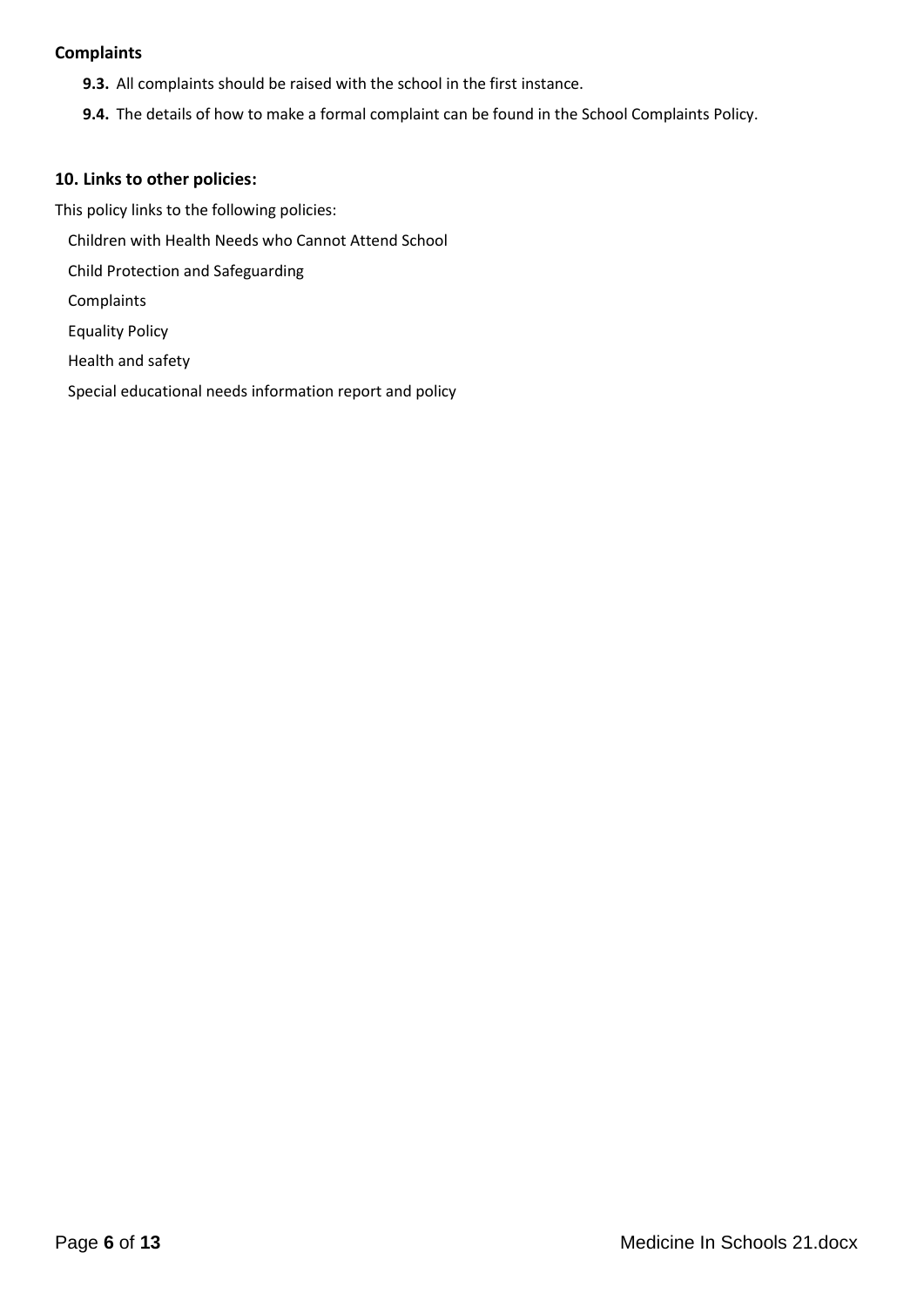# **APPENDIX 1: MODEL PROCESS FOR DEVELOPING IHCPs**

| Parent or healthcare professional informs school that pupil has been newly diagnosed<br>or is due to return to school after a long-term absence, or that the pupils needs have<br>changed                                            |  |  |
|--------------------------------------------------------------------------------------------------------------------------------------------------------------------------------------------------------------------------------------|--|--|
|                                                                                                                                                                                                                                      |  |  |
| Headteacher or senior member of school staff to whom this has been delegated, co-<br>ordinates meeting to discuss pupils medical support needs; and identifies member of<br>school staff who will provide support to pupil           |  |  |
|                                                                                                                                                                                                                                      |  |  |
| Meeting to discuss and agree on need for IHP to include key school staff, child, parent,<br>relevant healthcare professional and other medical/health clinician as appropriate (or<br>to consider written evidence provided by them) |  |  |
|                                                                                                                                                                                                                                      |  |  |
| Develop IHP in partnership - agree who leads on writing it. Input from healthcare<br>professional must be provided.                                                                                                                  |  |  |
|                                                                                                                                                                                                                                      |  |  |
| School staff training needs identified.                                                                                                                                                                                              |  |  |
|                                                                                                                                                                                                                                      |  |  |
| Healthcare professional commissions/delivers training and staff signed-off as<br>competent - review date agreed                                                                                                                      |  |  |
|                                                                                                                                                                                                                                      |  |  |
| IHP implemented and circulated to all relevant staff                                                                                                                                                                                 |  |  |
|                                                                                                                                                                                                                                      |  |  |
| IHP reviewed annually or when condition changes. Parent or healthcare professional<br>to initiate.                                                                                                                                   |  |  |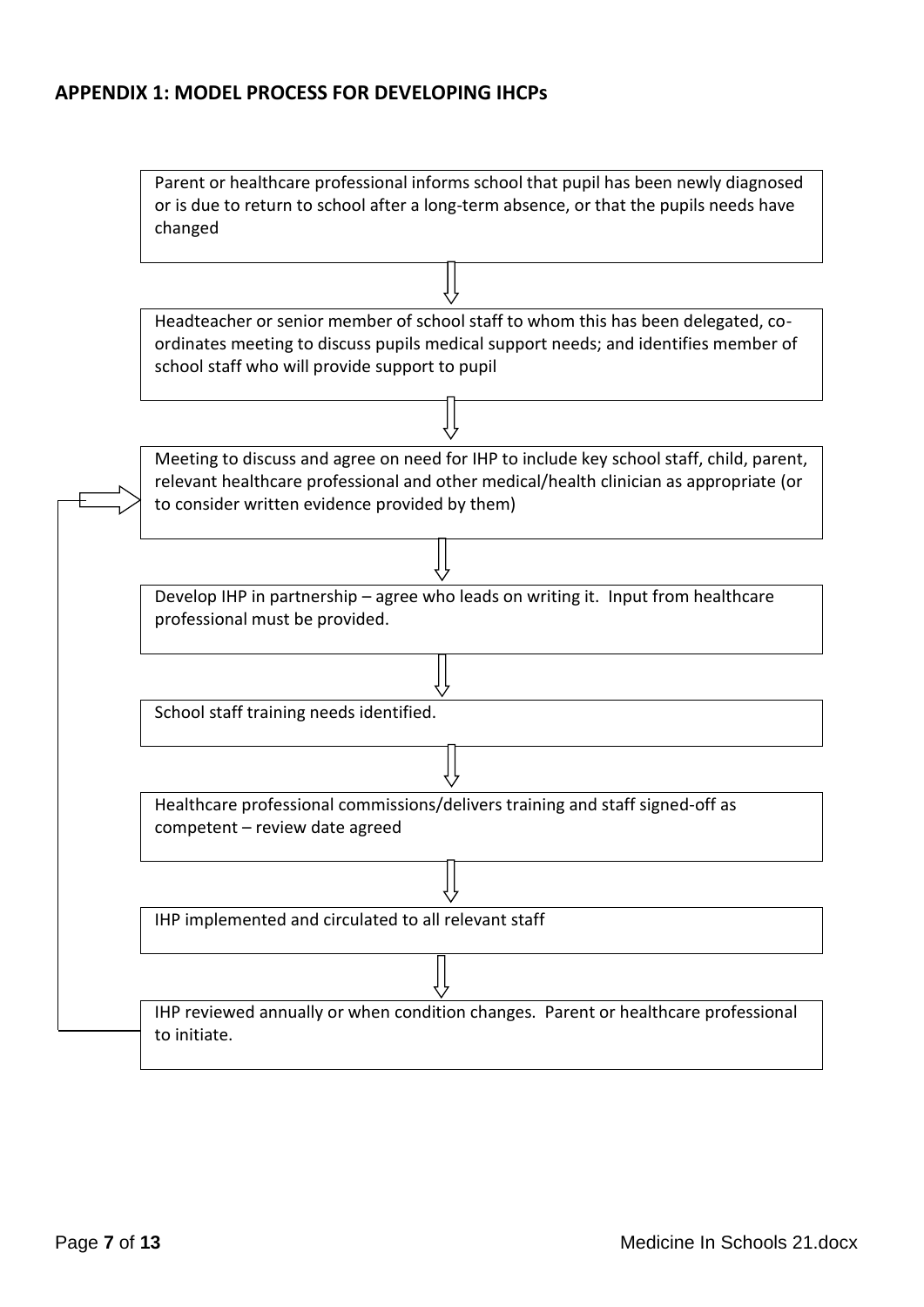# **APPENDIX 2: Example of Individual Healthcare Plan**

| Name of school/setting         |  |
|--------------------------------|--|
| Child's name                   |  |
| Group/class/form               |  |
| Date of birth                  |  |
| Child's address                |  |
| Medical diagnosis or condition |  |
| Date                           |  |
| Review date                    |  |
|                                |  |

#### **Family Contact Information**

| Name                  |  |
|-----------------------|--|
| Phone no. (work)      |  |
| (home)                |  |
| (mobile)              |  |
| Name                  |  |
| Relationship to child |  |
| Phone no. (work)      |  |
| (home)                |  |
| (mobile)              |  |

#### **Clinic/Hospital Contact**

Name

Phone no.

## **G.P.**

Name

Phone no.

| <u> The Communication of the Communication of the Communication of the Communication of the Communication of the Communication of the Communication of the Communication of the Communication of the Communication of the Commun</u> |  |
|--------------------------------------------------------------------------------------------------------------------------------------------------------------------------------------------------------------------------------------|--|
|                                                                                                                                                                                                                                      |  |
|                                                                                                                                                                                                                                      |  |
|                                                                                                                                                                                                                                      |  |
|                                                                                                                                                                                                                                      |  |
|                                                                                                                                                                                                                                      |  |
|                                                                                                                                                                                                                                      |  |
|                                                                                                                                                                                                                                      |  |
|                                                                                                                                                                                                                                      |  |

Who is responsible for providing support in school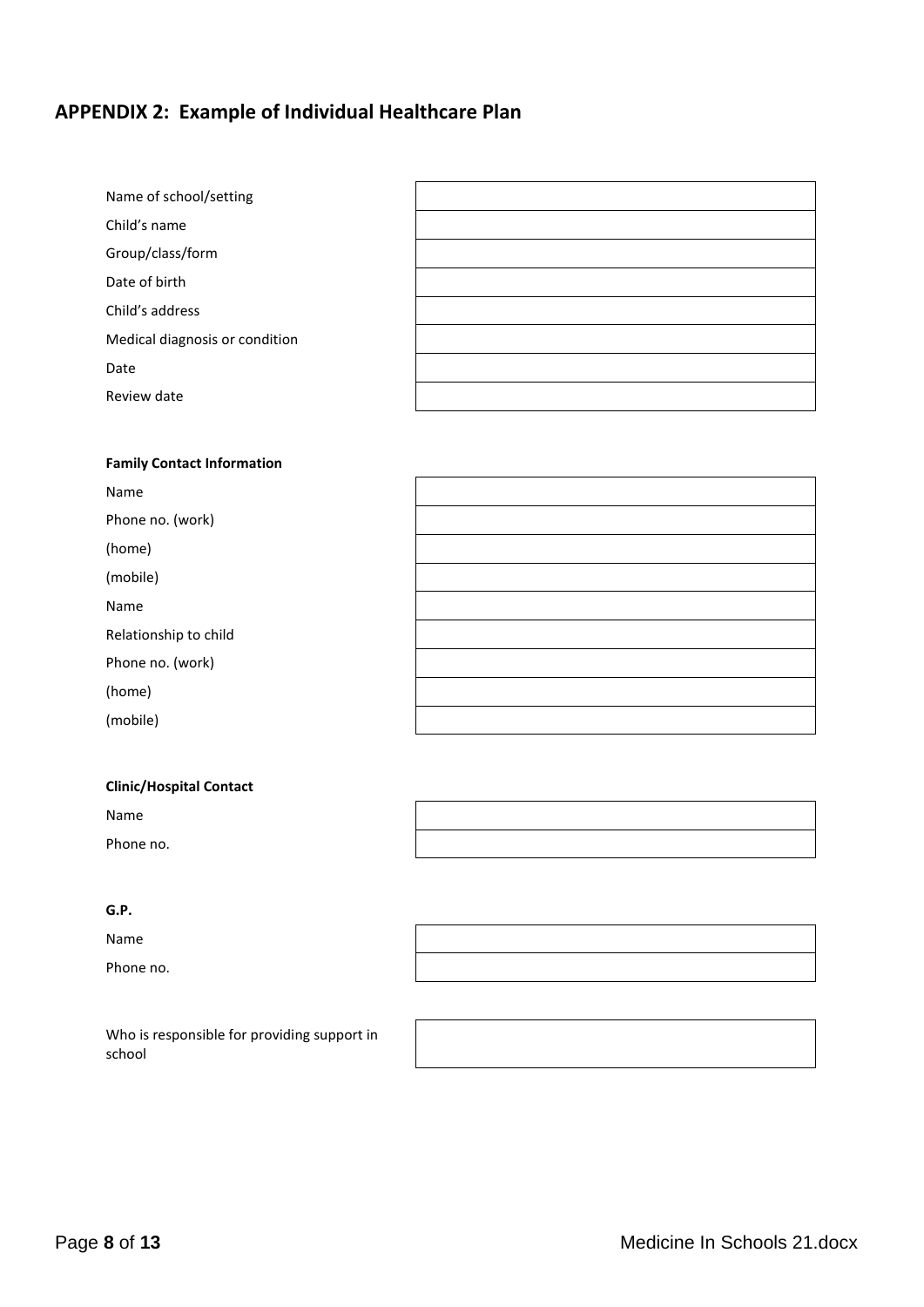Describe medical needs and give details of child's symptoms, triggers, signs, treatments, facilities, equipment or devices, environmental issues etc

Name of medication, dose, method of administration, when to be taken, side effects, contra-indications, administered by/selfadministered with/without supervision

Daily care requirements

Specific support for the pupil's educational, social and emotional needs

Arrangements for school visits/trips etc

Other information

Describe what constitutes an emergency, and the action to take if this occurs

Who is responsible in an emergency (state if different for off-site activities)

Plan developed with

Staff training needed/undertaken – who, what, when

Form copied to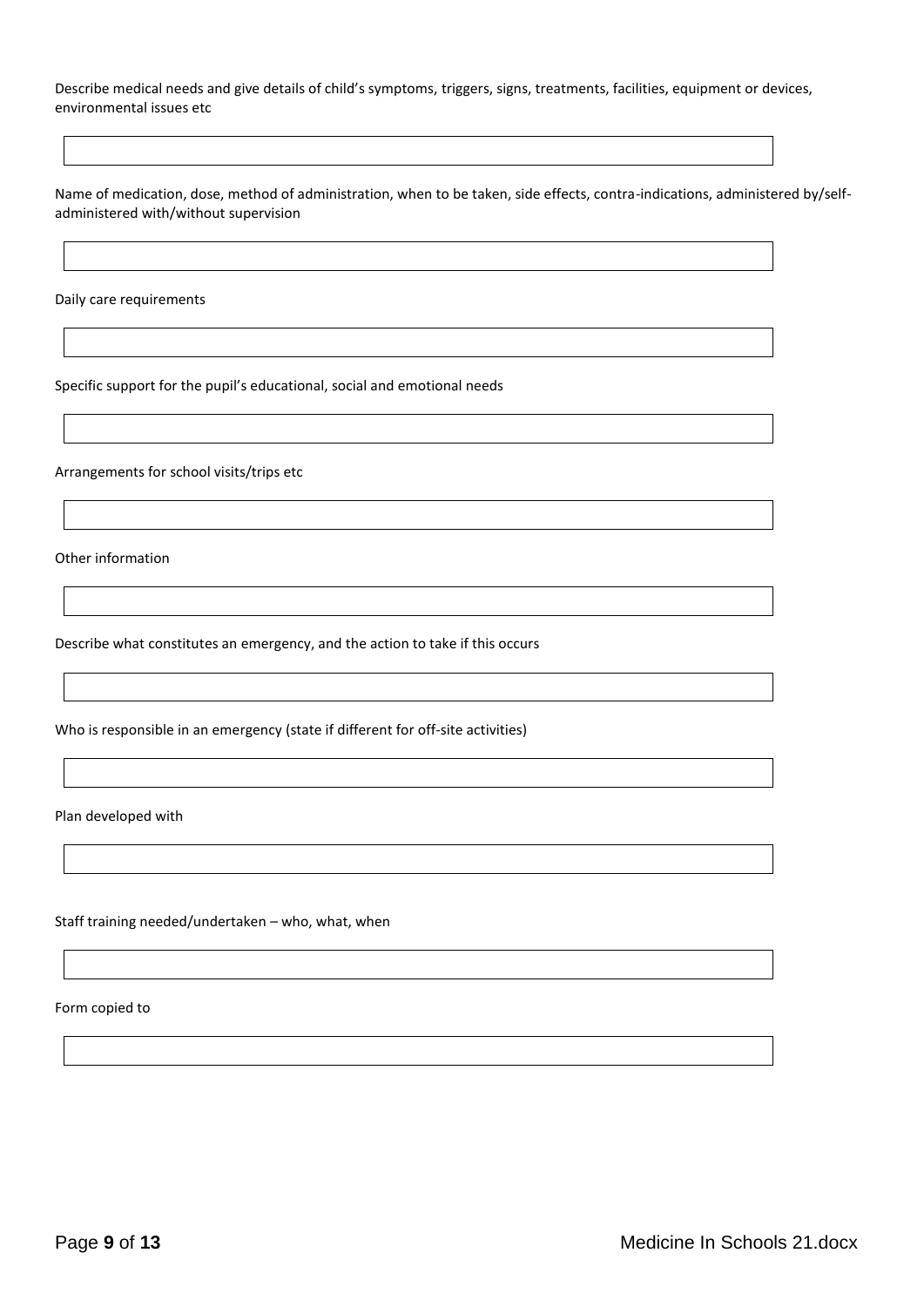# **APPENDIX 3: Model letter inviting parents to contribute to individual healthcare plan development**

Dear Parent

#### DEVELOPING AN INDIVIDUAL HEALTHCARE PLAN FOR YOUR CHILD

Thank you for informing us of your child's medical condition. I enclose a copy of the school's policy for supporting pupils at school with medical conditions for your information.

A central requirement of the policy is for an individual healthcare plan to be prepared, setting out what support the pupil needs and how this will be provided. Individual healthcare plans are developed in partnership between the school, parents, pupils, and the relevant healthcare professional who can advise on your child's case. The aim is to ensure that we know how to support your child effectively and to provide clarity about what needs to be done, when and by whom.

Although individual healthcare plans are likely to be helpful in the majority of cases, it is possible that not all children will require one. We will need to make judgements about how your child's medical condition impacts on their ability to participate fully in school life, and the level of detail within plans will depend on the complexity of their condition and the degree of support needed.

A meeting to start the process of developing your child's individual health care plan has been scheduled for xx/xx/xx. I hope that this is convenient for you and would be grateful if you could confirm whether you are able to attend. The meeting will involve [the following people]. Please let us know if you would like us to invite another medical practitioner, healthcare professional or specialist and provide any other evidence you would like us to consider at the meeting as soon as possible.

If you are unable to attend, it would be helpful if you could complete the attached individual healthcare plan template and return it, together with any relevant evidence, for consideration at the meeting. I [or another member of staff involved in plan development or pupil support] would be happy for you contact me [them] by email or to speak by phone if this would be helpful.

Yours sincerely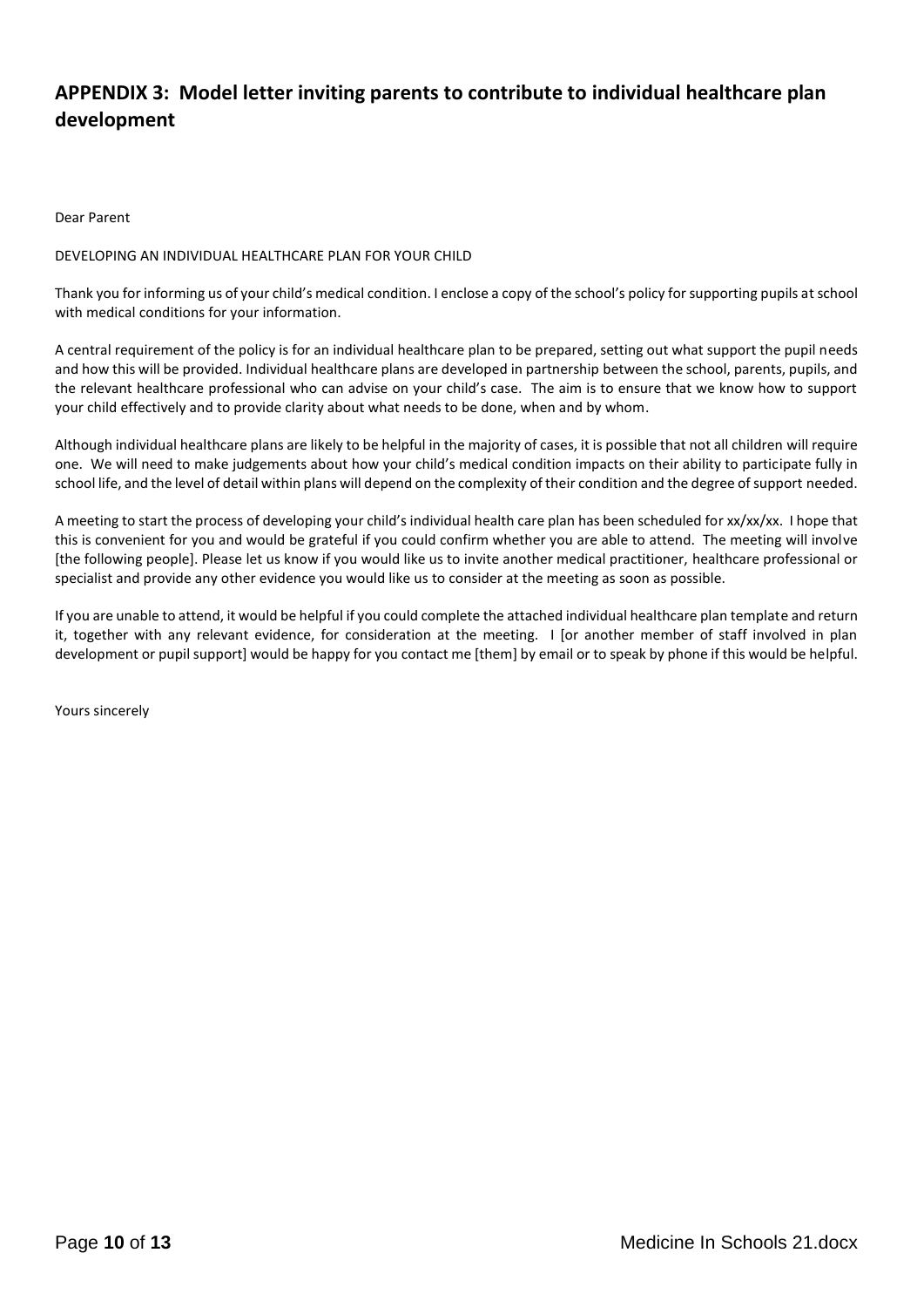# **APPENDIX 4: Example of Medication Administration Permission Form & Medicine Administration Log**

The school will not give your child medicine unless you complete and sign a Medication Administration Permission Form.

|                      |             | <b>Eton Porny C of E First School</b><br><b>Medication Administration Permission Form</b>    |                                                         |                                        |
|----------------------|-------------|----------------------------------------------------------------------------------------------|---------------------------------------------------------|----------------------------------------|
|                      |             |                                                                                              |                                                         |                                        |
|                      |             |                                                                                              |                                                         |                                        |
|                      |             |                                                                                              |                                                         |                                        |
|                      |             |                                                                                              | Should this medicine be stored in a fridge? Yes / No    |                                        |
|                      |             |                                                                                              |                                                         |                                        |
|                      |             |                                                                                              |                                                         |                                        |
| medicine is stopped. |             | I confirm that my emergency contact details on file with school are up-to-date and accurate. |                                                         |                                        |
| <b>Date</b>          | <b>Time</b> | <b>Name &amp; Medicine</b><br><b>Check</b><br>(Adult 1)                                      | <b>Name &amp; Medicine</b><br><b>Check</b><br>(Adult 2) | <b>Medicine</b><br><b>Administered</b> |
|                      |             |                                                                                              |                                                         |                                        |
|                      |             |                                                                                              |                                                         |                                        |
|                      |             |                                                                                              |                                                         |                                        |
|                      |             |                                                                                              |                                                         |                                        |
|                      |             |                                                                                              |                                                         |                                        |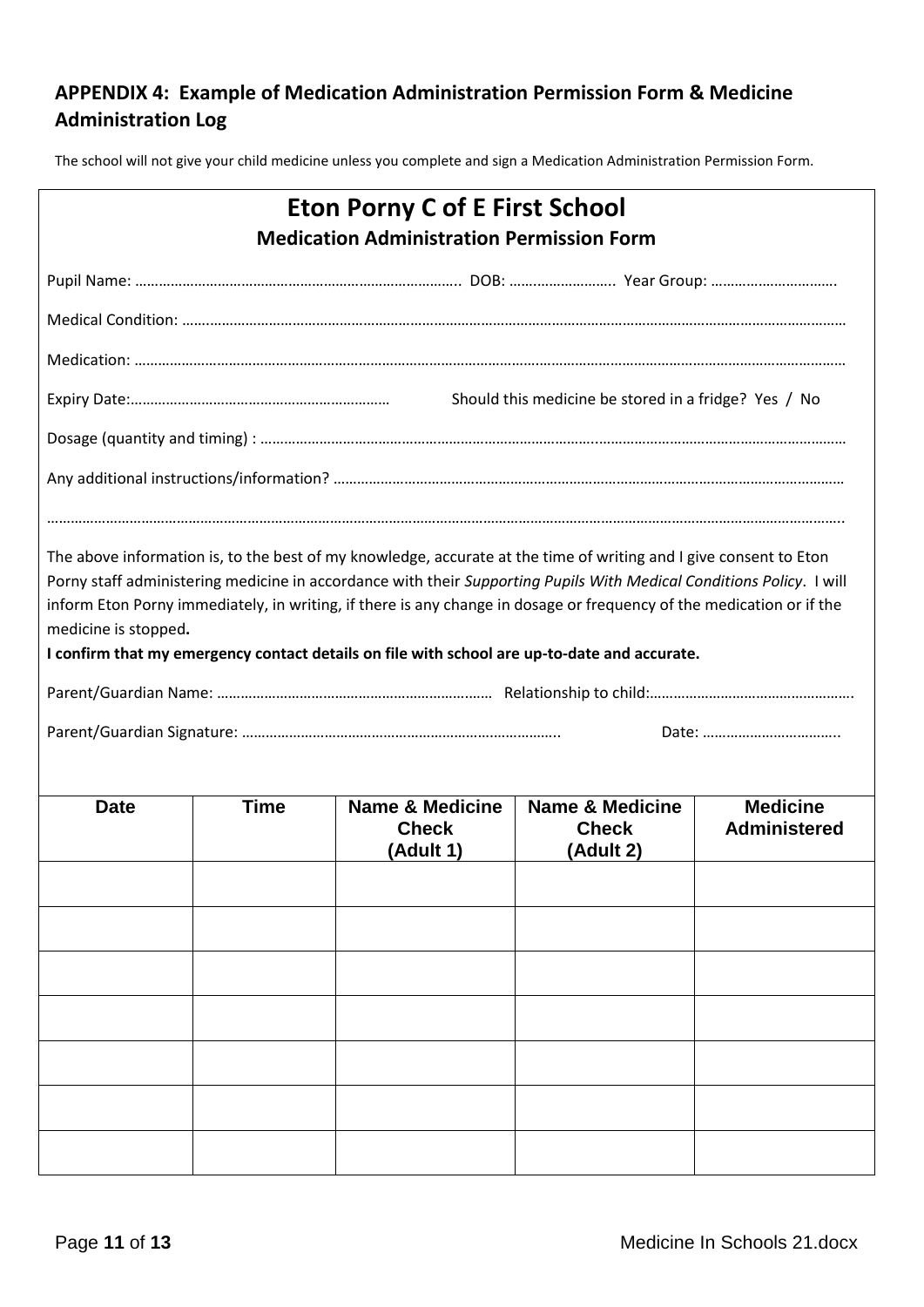# **APPENDIX 5: Contacting Emergency Services**

**At Eton Porny to contact the emergency services you need to lift handset and press Line 1 or Line 2 on the black phones OR press 9 on the grey handset.**

## **Dial 999, ask for an ambulance and be ready with the information below.**

## **Speak clearly and slowly and be ready to repeat information if asked.**

| School Telephone Number                                                                              | 01753 861995                                                                                                                   |
|------------------------------------------------------------------------------------------------------|--------------------------------------------------------------------------------------------------------------------------------|
| Mobile number if being used                                                                          |                                                                                                                                |
| Name of caller                                                                                       |                                                                                                                                |
| The location of the school                                                                           | Eton Porny First School,<br>Eton High Street,<br>Windsor<br><b>SL4 6AS</b><br>(Blue gates opposite Budgens on the high street) |
| The name of the child and a<br>brief description of their<br>symptoms                                |                                                                                                                                |
| The exact location of the<br>patient within the school<br>setting                                    |                                                                                                                                |
| The best entrance to use<br>and state that the crew will<br>be met and taken to the<br>patient       | The front entrance - Blue gates opposite Budgens on the high street.                                                           |
| Any First Aid already<br>administered                                                                |                                                                                                                                |
| Have the parents been<br>informed?                                                                   |                                                                                                                                |
| If the parents are not<br>available to attend school<br>who will accompany the<br>child to hospital? |                                                                                                                                |